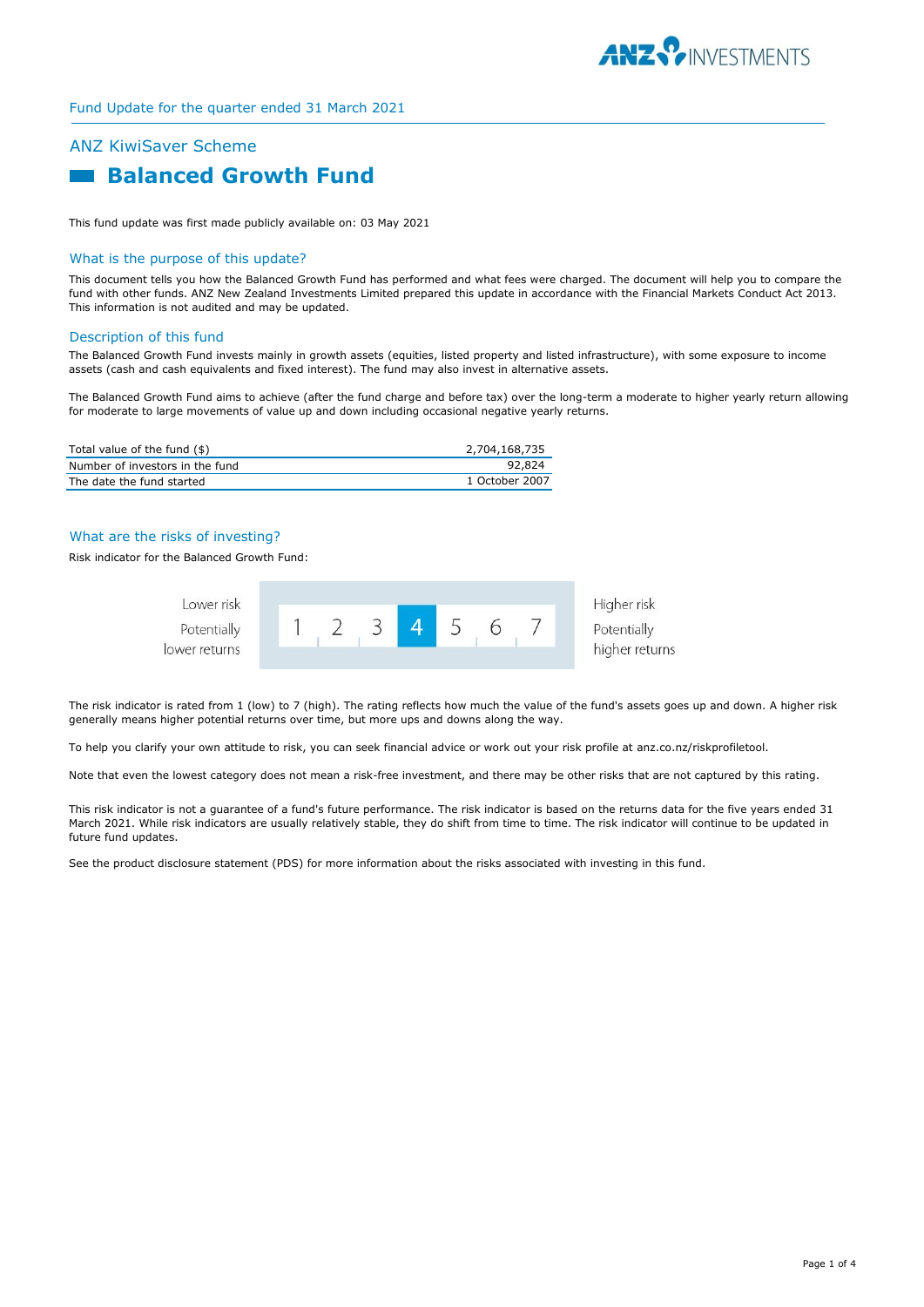# How has the fund performed?

|                                               | Average over past<br>five years | Past year |  |  |
|-----------------------------------------------|---------------------------------|-----------|--|--|
| Annual return                                 |                                 |           |  |  |
| (after deductions for charges and tax)        | 7.66%                           | 23.61%    |  |  |
| Annual return                                 |                                 |           |  |  |
| (after deductions for charges but before tax) | 8.84%                           | 26.54%    |  |  |
| Market index annual return                    |                                 |           |  |  |
| (reflects no deduction for charges and tax)   | 9.40%                           | 24.89%    |  |  |

The market index annual return is calculated using the target investment mix and the indices of each asset class.

Additional information about the market index is available in the statement of investment policy and objectives on the offer register at www.disclose-register.companiesoffice.govt.nz.



# **Annual return graph**

This shows the return after fund charges and tax for each of the last 10 years ending 31 March. The last bar shows the average annual return for the last 10 years, up to 31 March 2021.

**Important:** This does not tell you how the fund will perform in the future.

Returns in this update are after tax at the highest prescribed investor rate (PIR) of tax for an individual New Zealand resident. Your tax may be lower.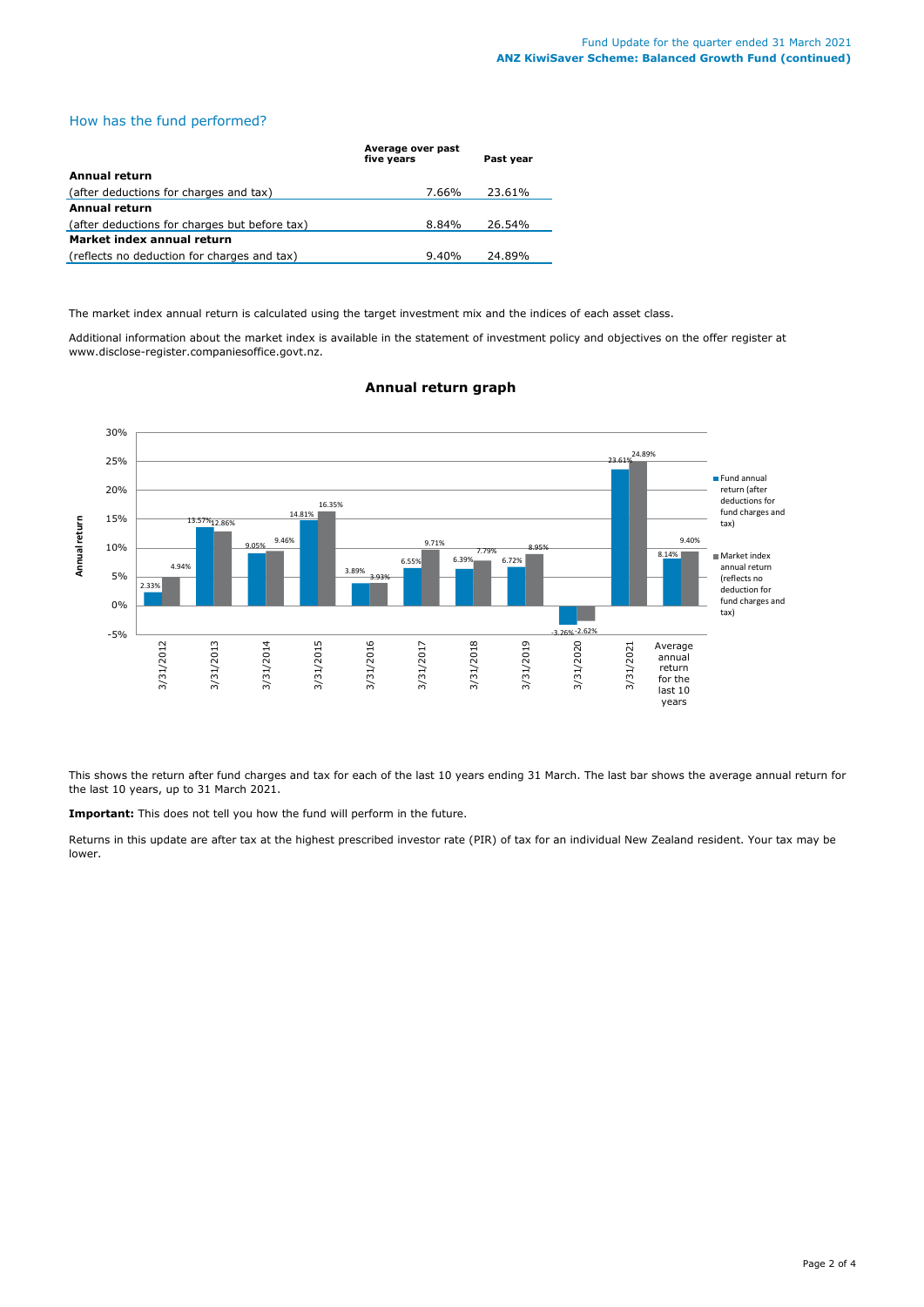#### What fees are investors charged?

Investors in the Balanced Growth Fund are charged fund charges. In the year to 31 March 2020 these were:

|                                             | % of net asset value          |  |
|---------------------------------------------|-------------------------------|--|
| Total fund charges <sup>1</sup>             | 1.01%                         |  |
| Which are made up of:                       |                               |  |
| Total management and administration charges | $1.01\%$                      |  |
| Including:                                  |                               |  |
| Manager's basic fee                         | 0.95%                         |  |
| Other management and administration charges | $0.06\%$                      |  |
| Total performance based fees                | $0.00\%$                      |  |
|                                             | Dollar amount per<br>investor |  |
| <b>Other charges</b>                        |                               |  |
| Membership fee <sup>2</sup>                 | \$18                          |  |

Investors are not currently charged individual action fees for specific actions or decisions (for example, for withdrawing from or switching funds). See the PDS for more information about Scheme fees.

Small differences in fees and charges can have a big impact on your investment over the long term.

### Example of how this applies to an investor

Sarah had \$10,000 in the fund at the start of the year and did not make any further contributions. At the end of the year, Sarah received a return after fund charges were deducted of \$2,361 (that is 23.61% of her inital \$10,000). Sarah also paid \$18 in other charges. This gives Sarah a total gain after tax of \$2,343 for the year.

### What does the fund invest in?

# **Actual investment mix<sup>3</sup> Target investment mix<sup>3</sup>**

This shows the types of assets that the fund invests in. This shows the mix of assets that the fund generally intends to invest in.